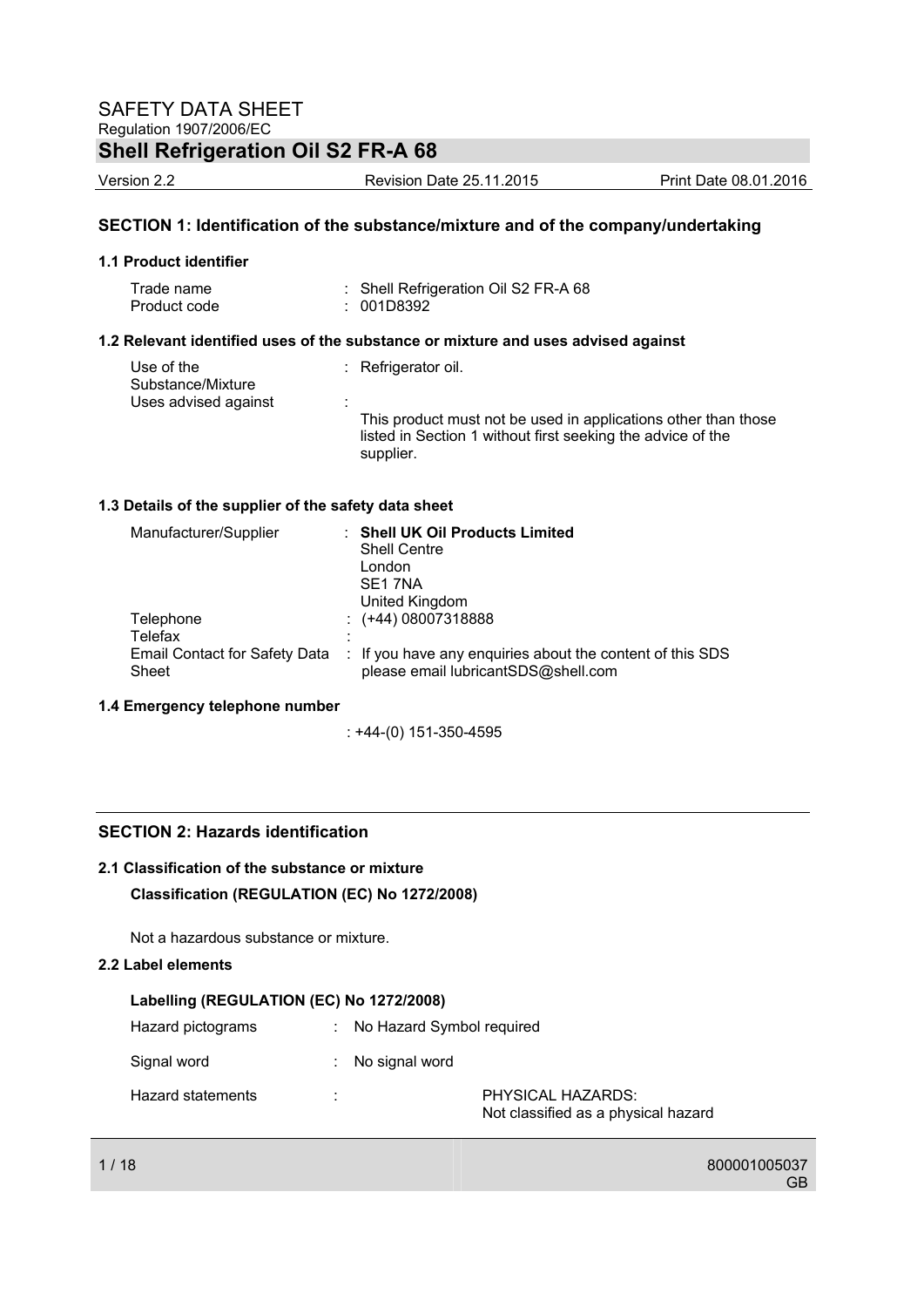| Version 2.2                                       | <b>Revision Date 25.11.2015</b> |                                                                                                                                                                                                             | Print Date 08.01.2016 |
|---------------------------------------------------|---------------------------------|-------------------------------------------------------------------------------------------------------------------------------------------------------------------------------------------------------------|-----------------------|
|                                                   |                                 | according to CLP criteria.<br>HEALTH HAZARDS:<br>Not classified as a health hazard under CLP<br>criteria.<br>ENVIRONMENTAL HAZARDS:<br>Not classified as environmental hazard<br>according to CLP criteria. |                       |
| Precautionary statements<br>Storage:<br>Disposal: | : Prevention:                   | No precautionary phrases.                                                                                                                                                                                   |                       |
|                                                   | <b>Response:</b>                | No precautionary phrases.                                                                                                                                                                                   |                       |
|                                                   |                                 | No precautionary phrases.                                                                                                                                                                                   |                       |
|                                                   |                                 | No precautionary phrases.                                                                                                                                                                                   |                       |

### **2.3 Other hazards**

This mixture does not contain any REACH registered substances that are assessed to be a PBT or a vPvB.

Prolonged or repeated skin contact without proper cleaning can clog the pores of the skin resulting in disorders such as oil acne/folliculitis.

Used oil may contain harmful impurities.

High-pressure injection under the skin may cause serious damage including local necrosis. Not classified as flammable but will burn.

### **SECTION 3: Composition/information on ingredients**

### **3.2 Mixtures**

| Chemical nature | : Highly refined mineral oils and additives.            |
|-----------------|---------------------------------------------------------|
|                 | The highly refined mineral oil contains <3% (w/w) DMSO- |
|                 | extract, according to IP346.                            |

### **SECTION 4: First aid measures**

| 4.1 Description of first aid measures |                                                                                                                                                                     |
|---------------------------------------|---------------------------------------------------------------------------------------------------------------------------------------------------------------------|
| General advice                        | : Not expected to be a health hazard when used under normal<br>conditions.                                                                                          |
| Protection of first-aiders            | : When administering first aid, ensure that you are wearing the<br>appropriate personal protective equipment according to the<br>incident, injury and surroundings. |
| If inhaled                            | : No treatment necessary under normal conditions of use.<br>If symptoms persist, obtain medical advice.                                                             |
| 2/18                                  | 800001005037<br>GB                                                                                                                                                  |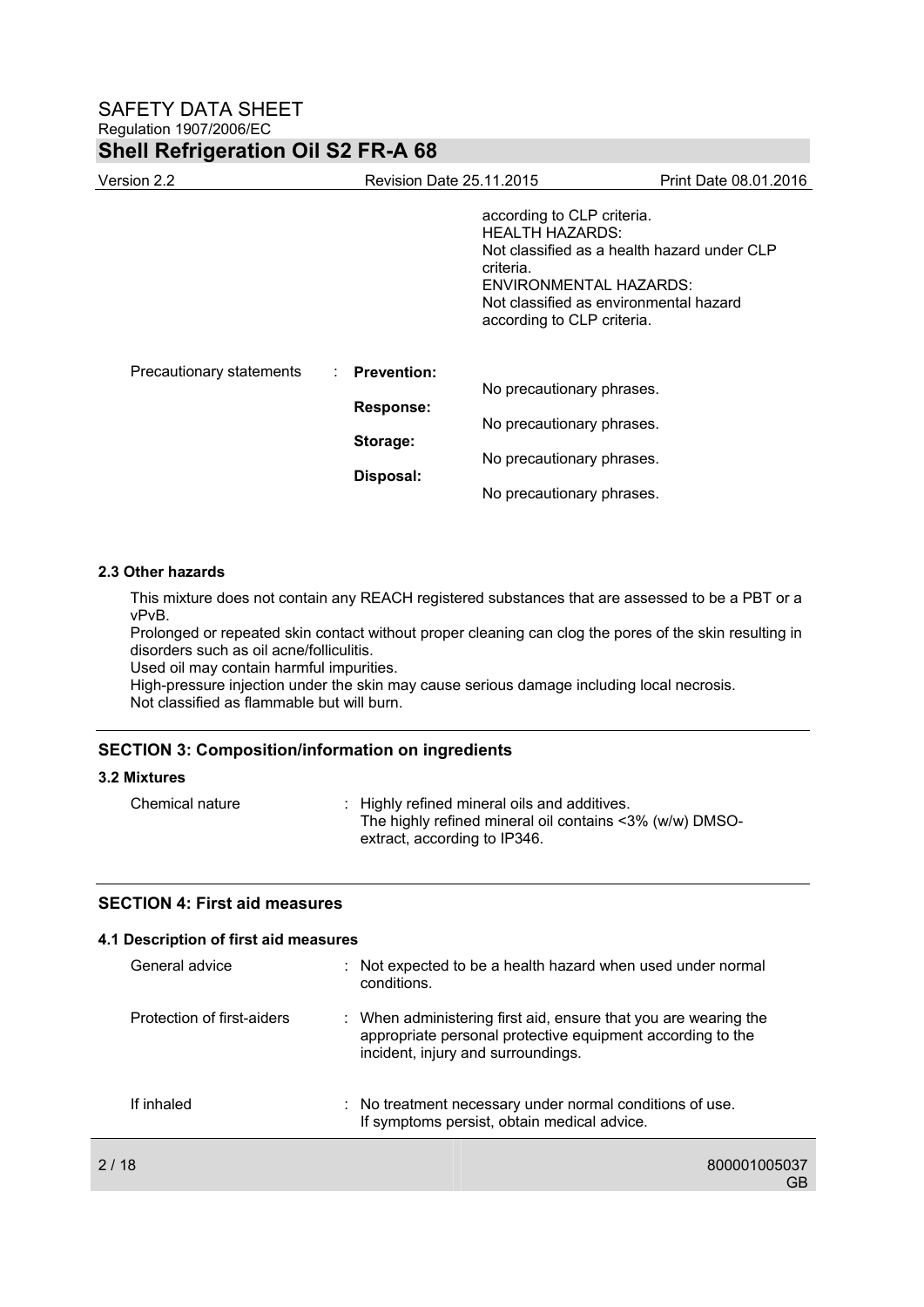# **Shell Refrigeration Oil S2 FR-A 68**

| Version 2.2                                                     | Revision Date 25.11.2015                                                                                                                                                                                                                                                                                                                                                                                                                                                                                                                                                                                                                          | Print Date 08.01.2016 |
|-----------------------------------------------------------------|---------------------------------------------------------------------------------------------------------------------------------------------------------------------------------------------------------------------------------------------------------------------------------------------------------------------------------------------------------------------------------------------------------------------------------------------------------------------------------------------------------------------------------------------------------------------------------------------------------------------------------------------------|-----------------------|
| In case of skin contact                                         | Remove contaminated clothing. Flush exposed area with<br>water and follow by washing with soap if available.<br>If persistent irritation occurs, obtain medical attention.                                                                                                                                                                                                                                                                                                                                                                                                                                                                        |                       |
|                                                                 | When using high pressure equipment, injection of product<br>under the skin can occur. If high pressure injuries occur, the<br>casualty should be sent immediately to a hospital. Do not wait<br>for symptoms to develop.<br>Obtain medical attention even in the absence of apparent<br>wounds.                                                                                                                                                                                                                                                                                                                                                   |                       |
| In case of eye contact                                          | : Flush eye with copious quantities of water.<br>If persistent irritation occurs, obtain medical attention.                                                                                                                                                                                                                                                                                                                                                                                                                                                                                                                                       |                       |
| If swallowed                                                    | In general no treatment is necessary unless large quantities<br>are swallowed, however, get medical advice.                                                                                                                                                                                                                                                                                                                                                                                                                                                                                                                                       |                       |
| 4.2 Most important symptoms and effects, both acute and delayed |                                                                                                                                                                                                                                                                                                                                                                                                                                                                                                                                                                                                                                                   |                       |
| Symptoms                                                        | Oil acne/folliculitis signs and symptoms may include formation<br>of black pustules and spots on the skin of exposed areas.<br>Ingestion may result in nausea, vomiting and/or diarrhoea.                                                                                                                                                                                                                                                                                                                                                                                                                                                         |                       |
|                                                                 | Local necrosis is evidenced by delayed onset of pain and<br>tissue damage a few hours following injection.                                                                                                                                                                                                                                                                                                                                                                                                                                                                                                                                        |                       |
|                                                                 | 4.3 Indication of any immediate medical attention and special treatment needed                                                                                                                                                                                                                                                                                                                                                                                                                                                                                                                                                                    |                       |
| Treatment                                                       | : Notes to doctor/physician:<br>Treat symptomatically.                                                                                                                                                                                                                                                                                                                                                                                                                                                                                                                                                                                            |                       |
|                                                                 | High pressure injection injuries require prompt surgical<br>intervention an d possibly steroid therapy, to minimise tissue<br>damage and loss of function.<br>Because entry wounds are small and do not reflect the<br>seriousness of the underlying damage, surgical exploration to<br>determine the extent of involvement may be necessary. Local<br>anaesthetics or hot soaks should be avoided because they<br>can contribute to swelling, vasospasm and ischaemia. Prompt<br>surgical decompression, debridement and evacuation of<br>foreign material should be performed under general<br>anaesthetics, and wide exploration is essential. |                       |

### **SECTION 5: Firefighting measures**

| 5.1 Extinguishing media           |                                                                                                                     |
|-----------------------------------|---------------------------------------------------------------------------------------------------------------------|
| Suitable extinguishing media      | : Foam, water spray or fog. Dry chemical powder, carbon<br>dioxide, sand or earth may be used for small fires only. |
| Unsuitable extinguishing<br>media | : Do not use water in a jet.                                                                                        |
|                                   |                                                                                                                     |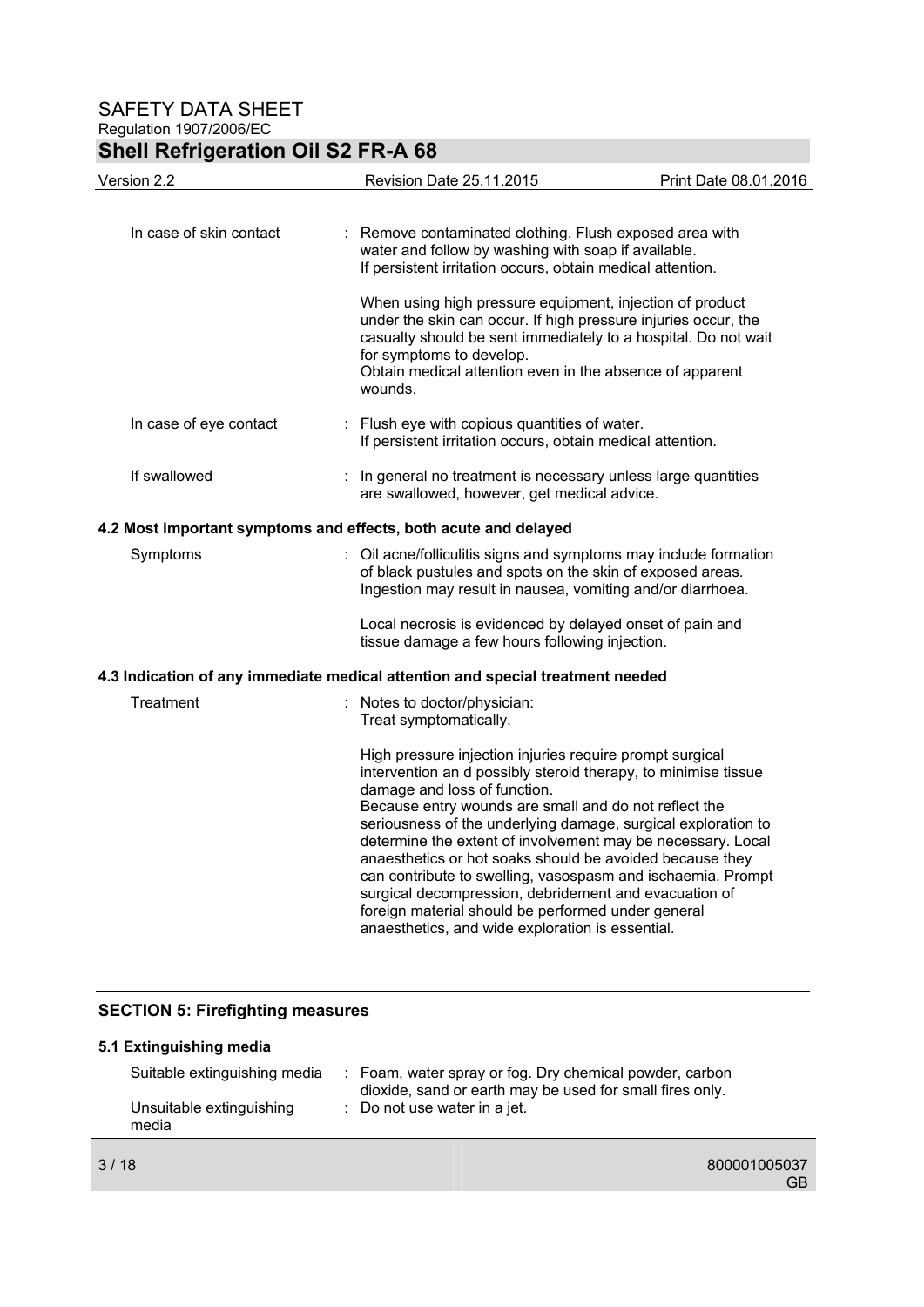# **Shell Refrigeration Oil S2 FR-A 68**

| Version 2.2                                      | <b>Revision Date 25.11.2015</b>                                                                                                                                                                                                                                                                                                                                           | Print Date 08.01.2016 |  |  |  |  |
|--------------------------------------------------|---------------------------------------------------------------------------------------------------------------------------------------------------------------------------------------------------------------------------------------------------------------------------------------------------------------------------------------------------------------------------|-----------------------|--|--|--|--|
|                                                  | 5.2 Special hazards arising from the substance or mixture                                                                                                                                                                                                                                                                                                                 |                       |  |  |  |  |
| Specific hazards during<br>firefighting          | : Hazardous combustion products may include: A complex<br>mixture of airborne solid and liquid particulates and gases<br>(smoke). Carbon monoxide may be evolved if incomplete<br>combustion occurs. Unidentified organic and inorganic<br>compounds.                                                                                                                     |                       |  |  |  |  |
| 5.3 Advice for firefighters                      |                                                                                                                                                                                                                                                                                                                                                                           |                       |  |  |  |  |
| Special protective equipment<br>for firefighters | : Proper protective equipment including chemical resistant<br>gloves are to be worn; chemical resistant suit is indicated if<br>large contact with spilled product is expected. Self-Contained<br>Breathing Apparatus must be worn when approaching a fire in<br>a confined space. Select fire fighter's clothing approved to<br>relevant Standards (e.g. Europe: EN469). |                       |  |  |  |  |
| Specific extinguishing<br>methods                | : Use extinguishing measures that are appropriate to local<br>circumstances and the surrounding environment.                                                                                                                                                                                                                                                              |                       |  |  |  |  |

### **SECTION 6: Accidental release measures**

### **6.1 Personal precautions, protective equipment and emergency procedures**

| Personal precautions | $\therefore$ 6.1.1 For non emergency personnel:<br>Avoid contact with skin and eyes.<br>6.1.2 For emergency responders:<br>Avoid contact with skin and eyes. |
|----------------------|--------------------------------------------------------------------------------------------------------------------------------------------------------------|
|                      |                                                                                                                                                              |

### **6.2 Environmental precautions**

| Environmental precautions | : Use appropriate containment to avoid environmental<br>contamination. Prevent from spreading or entering drains,<br>ditches or rivers by using sand, earth, or other appropriate<br>barriers. |
|---------------------------|------------------------------------------------------------------------------------------------------------------------------------------------------------------------------------------------|
|                           |                                                                                                                                                                                                |

 Local authorities should be advised if significant spillages cannot be contained.

### **6.3 Methods and materials for containment and cleaning up**

| Methods for cleaning up | : Slippery when spilt. Avoid accidents, clean up immediately.<br>Prevent from spreading by making a barrier with sand, earth<br>or other containment material.<br>Reclaim liquid directly or in an absorbent.<br>Soak up residue with an absorbent such as clay, sand or other<br>suitable material and dispose of properly. |  |
|-------------------------|------------------------------------------------------------------------------------------------------------------------------------------------------------------------------------------------------------------------------------------------------------------------------------------------------------------------------|--|
|                         |                                                                                                                                                                                                                                                                                                                              |  |

### **6.4 Reference to other sections**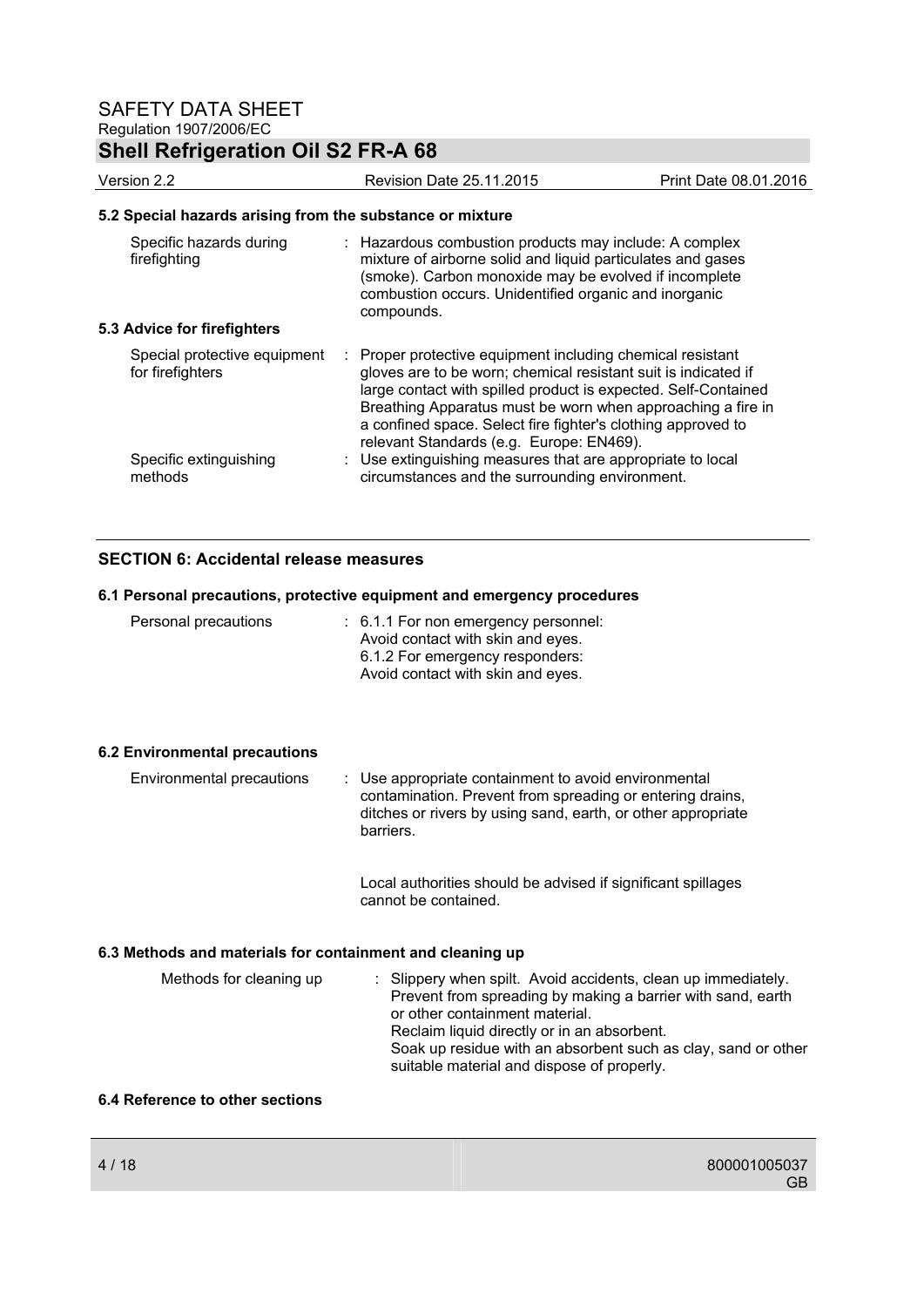# **Shell Refrigeration Oil S2 FR-A 68**

Version 2.2 Revision Date 25.11.2015 Print Date 08.01.2016

For guidance on selection of personal protective equipment see Chapter 8 of this Safety Data Sheet., For guidance on disposal of spilled material see Chapter 13 of this Safety Data Sheet.

### **SECTION 7: Handling and storage**

| <b>General Precautions</b>                                       | Use local exhaust ventilation if there is risk of inhalation of<br>vapours, mists or aerosols.<br>Use the information in this data sheet as input to a risk<br>assessment of local circumstances to help determine<br>appropriate controls for safe handling, storage and disposal of<br>this material.     |
|------------------------------------------------------------------|-------------------------------------------------------------------------------------------------------------------------------------------------------------------------------------------------------------------------------------------------------------------------------------------------------------|
| 7.1 Precautions for safe handling                                |                                                                                                                                                                                                                                                                                                             |
| Advice on safe handling                                          | : Avoid prolonged or repeated contact with skin.<br>Avoid inhaling vapour and/or mists.<br>When handling product in drums, safety footwear should be<br>worn and proper handling equipment should be used.<br>Properly dispose of any contaminated rags or cleaning<br>materials in order to prevent fires. |
| <b>Product Transfer</b>                                          | This material has the potential to be a static accumulator.<br>Proper grounding and bonding procedures should be used<br>during all bulk transfer operations.                                                                                                                                               |
| 7.2 Conditions for safe storage, including any incompatibilities |                                                                                                                                                                                                                                                                                                             |
| Other data                                                       | : Keep container tightly closed and in a cool, well-ventilated<br>place. Use properly labeled and closable containers.                                                                                                                                                                                      |
|                                                                  | Store at ambient temperature.                                                                                                                                                                                                                                                                               |
|                                                                  | Refer to section 15 for any additional specific legislation<br>covering the packaging and storage of this product.                                                                                                                                                                                          |
|                                                                  | The storage of this product may be subject to the Control of<br>Pollution (Oil Storage) (England) Regulations. Further<br>guidance may be obtained from the local environmental<br>agency office.                                                                                                           |
| Packaging material                                               | : Suitable material: For containers, or container linings use mild                                                                                                                                                                                                                                          |
|                                                                  | steel.<br>Unsuitable material: For containers or container linings avoid<br>PVC, polyethylene or high density polyethylene.                                                                                                                                                                                 |
| 7.3 Specific end use(s)                                          |                                                                                                                                                                                                                                                                                                             |
| Specific use(s)                                                  | : Not applicable                                                                                                                                                                                                                                                                                            |
|                                                                  |                                                                                                                                                                                                                                                                                                             |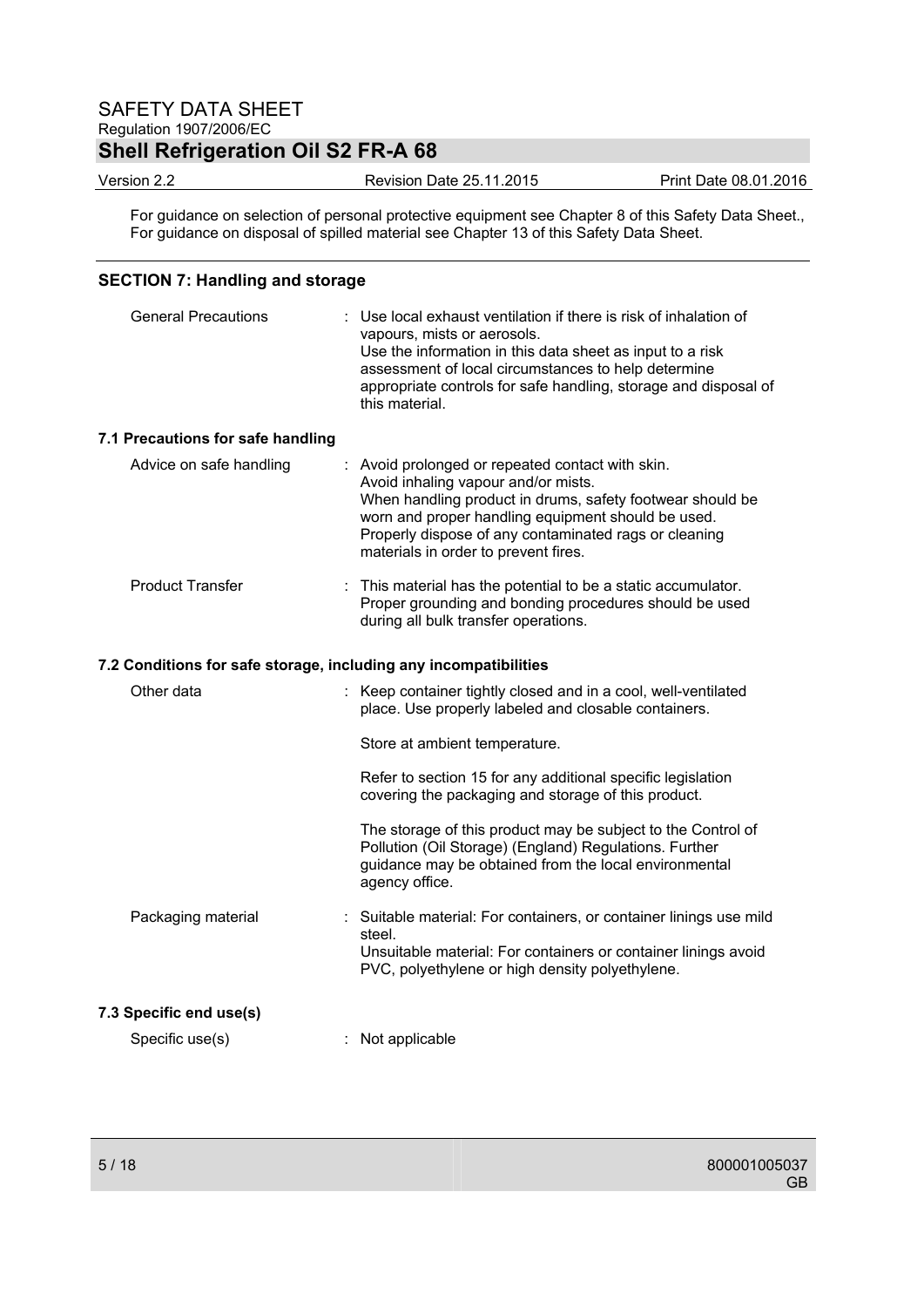Version 2.2 Revision Date 25.11.2015 Print Date 08.01.2016

### **SECTION 8: Exposure controls/personal protection**

### **8.1 Control parameters**

### **Occupational Exposure Limits**

| Components        | CAS-No. | Value type (Form<br>of exposure) | Control parameters | Basis                                         |
|-------------------|---------|----------------------------------|--------------------|-----------------------------------------------|
| Oil mist, mineral |         | TWA                              | $5 \text{ mg/m}$   | US. ACGIH<br>Threshold<br><b>Limit Values</b> |

### **Biological occupational exposure limits**

No biological limit allocated.

### **Monitoring Methods**

Monitoring of the concentration of substances in the breathing zone of workers or in the general workplace may be required to confirm compliance with an OEL and adequacy of exposure controls. For some substances biological monitoring may also be appropriate.

Validated exposure measurement methods should be applied by a competent person and samples analysed by an accredited laboratory.

Examples of sources of recommended exposure measurement methods are given below or contact the supplier. Further national methods may be available.

National Institute of Occupational Safety and Health (NIOSH), USA: Manual of Analytical Methods http://www.cdc.gov/niosh/

Occupational Safety and Health Administration (OSHA), USA: Sampling and Analytical Methods http://www.osha.gov/

Health and Safety Executive (HSE), UK: Methods for the Determination of Hazardous Substances http://www.hse.gov.uk/

Institut für Arbeitsschutz Deutschen Gesetzlichen Unfallversicherung (IFA) , Germany http://www.dguv.de/inhalt/index.jsp

L'Institut National de Recherche et de Securité, (INRS), France http://www.inrs.fr/accueil

### **8.2 Exposure controls**

**Engineering measures**The level of protection and types of controls necessary will vary depending upon potential exposure conditions. Select controls based on a risk assessment of local circumstances. Appropriate measures include: Adequate ventilation to control airborne concentrations.

Where material is heated, sprayed or mist formed, there is greater potential for airborne concentrations to be generated.

General Information:

Define procedures for safe handling and maintenance of controls.

Educate and train workers in the hazards and control measures relevant to normal activities associated with this product.

Ensure appropriate selection, testing and maintenance of equipment used to control exposure, e.g. personal protective equipment, local exhaust ventilation.

Drain down system prior to equipment break-in or maintenance.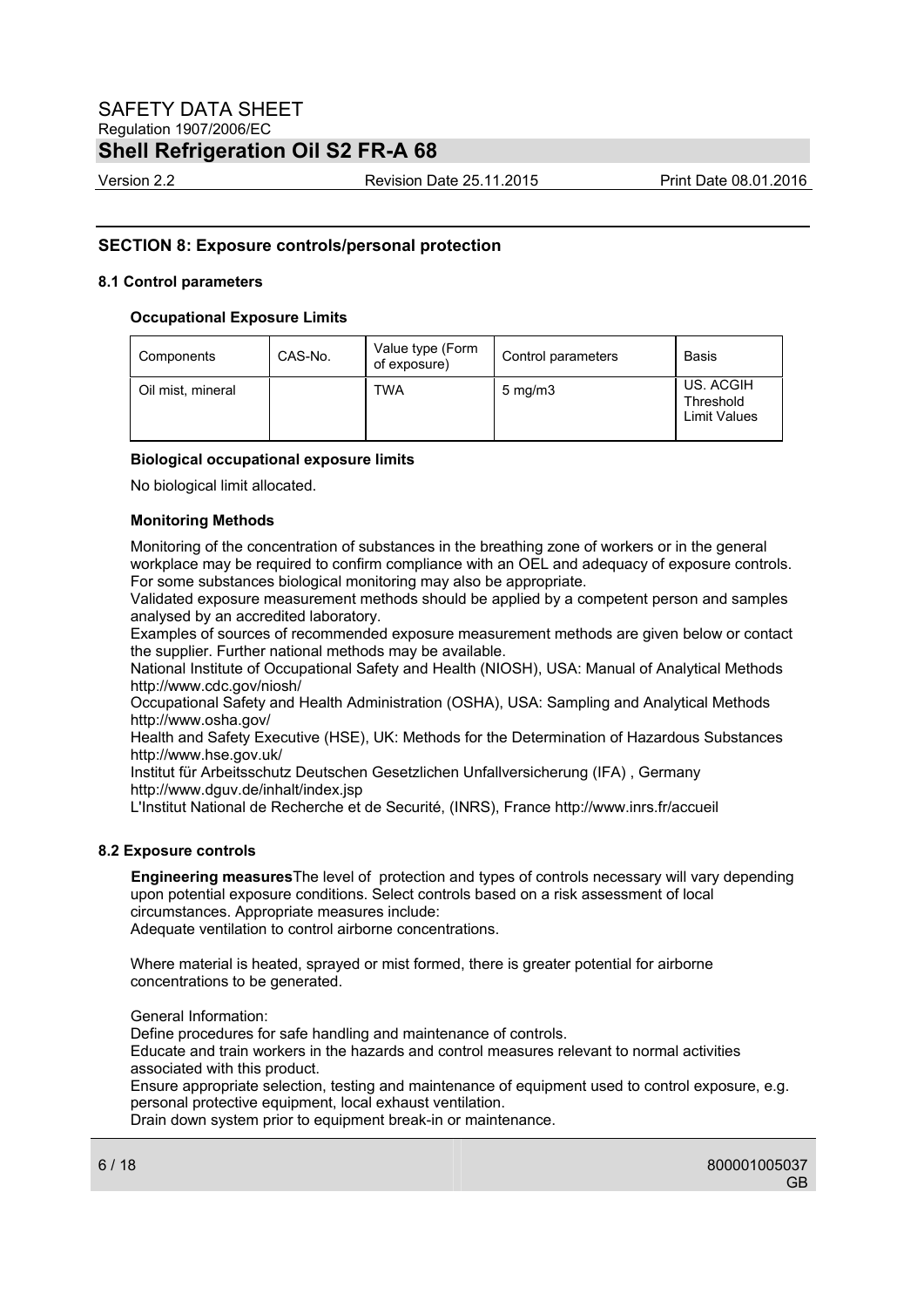Version 2.2 Revision Date 25.11.2015 Print Date 08.01.2016

Retain drain downs in sealed storage pending disposal or subsequent recycle. Always observe good personal hygiene measures, such as washing hands after handling the material and before eating, drinking, and/or smoking. Routinely wash work clothing and protective equipment to remove contaminants. Discard contaminated clothing and footwear that cannot be cleaned. Practice good housekeeping.

#### **Personal protective equipment**

The provided information is made in consideration of the PPE directive (Council Directive 89/686/EEC) and the CEN European Committee for Standardisation (CEN) standards.

Personal protective equipment (PPE) should meet recommended national standards. Check with PPE suppliers.

| Eye protection           | : If material is handled such that it could be splashed into eyes,<br>protective eyewear is recommended.<br>Approved to EU Standard EN166.                                                                                                                                                                                                                                                                                                                                                                                                                                                                                                                                                                                                                |
|--------------------------|-----------------------------------------------------------------------------------------------------------------------------------------------------------------------------------------------------------------------------------------------------------------------------------------------------------------------------------------------------------------------------------------------------------------------------------------------------------------------------------------------------------------------------------------------------------------------------------------------------------------------------------------------------------------------------------------------------------------------------------------------------------|
| Hand protection          |                                                                                                                                                                                                                                                                                                                                                                                                                                                                                                                                                                                                                                                                                                                                                           |
| Remarks                  | : Where hand contact with the product may occur the use of<br>gloves approved to relevant standards (e.g. Europe: EN374,<br>US: F739) made from the following materials may provide<br>suitable chemical protection. PVC, neoprene or nitrile rubber<br>gloves Suitability and durability of a glove is dependent on<br>usage, e.g. frequency and duration of contact, chemical<br>resistance of glove material, dexterity. Always seek advice<br>from glove suppliers. Contaminated gloves should be<br>replaced. Personal hygiene is a key element of effective hand<br>care. Gloves must only be worn on clean hands. After using<br>gloves, hands should be washed and dried thoroughly.<br>Application of a non-perfumed moisturizer is recommended. |
|                          | For continuous contact we recommend gloves with<br>breakthrough time of more than 240 minutes with preference<br>for > 480 minutes where suitable gloves can be identified. For<br>short-term/splash protection we recommend the same, but<br>recognize that suitable gloves offering this level of protection<br>may not be available and in this case a lower breakthrough<br>time maybe acceptable so long as appropriate maintenance<br>and replacement regimes are followed. Glove thickness is not<br>a good predictor of glove resistance to a chemical as it is<br>dependent on the exact composition of the glove material.<br>Glove thickness should be typically greater than 0.35 mm<br>depending on the glove make and model.                |
| Skin and body protection | Skin protection is not ordinarily required beyond standard<br>work clothes.<br>It is good practice to wear chemical resistant gloves.                                                                                                                                                                                                                                                                                                                                                                                                                                                                                                                                                                                                                     |
| Respiratory protection   | No respiratory protection is ordinarily required under normal                                                                                                                                                                                                                                                                                                                                                                                                                                                                                                                                                                                                                                                                                             |
| 7 / 18                   | 800001005037                                                                                                                                                                                                                                                                                                                                                                                                                                                                                                                                                                                                                                                                                                                                              |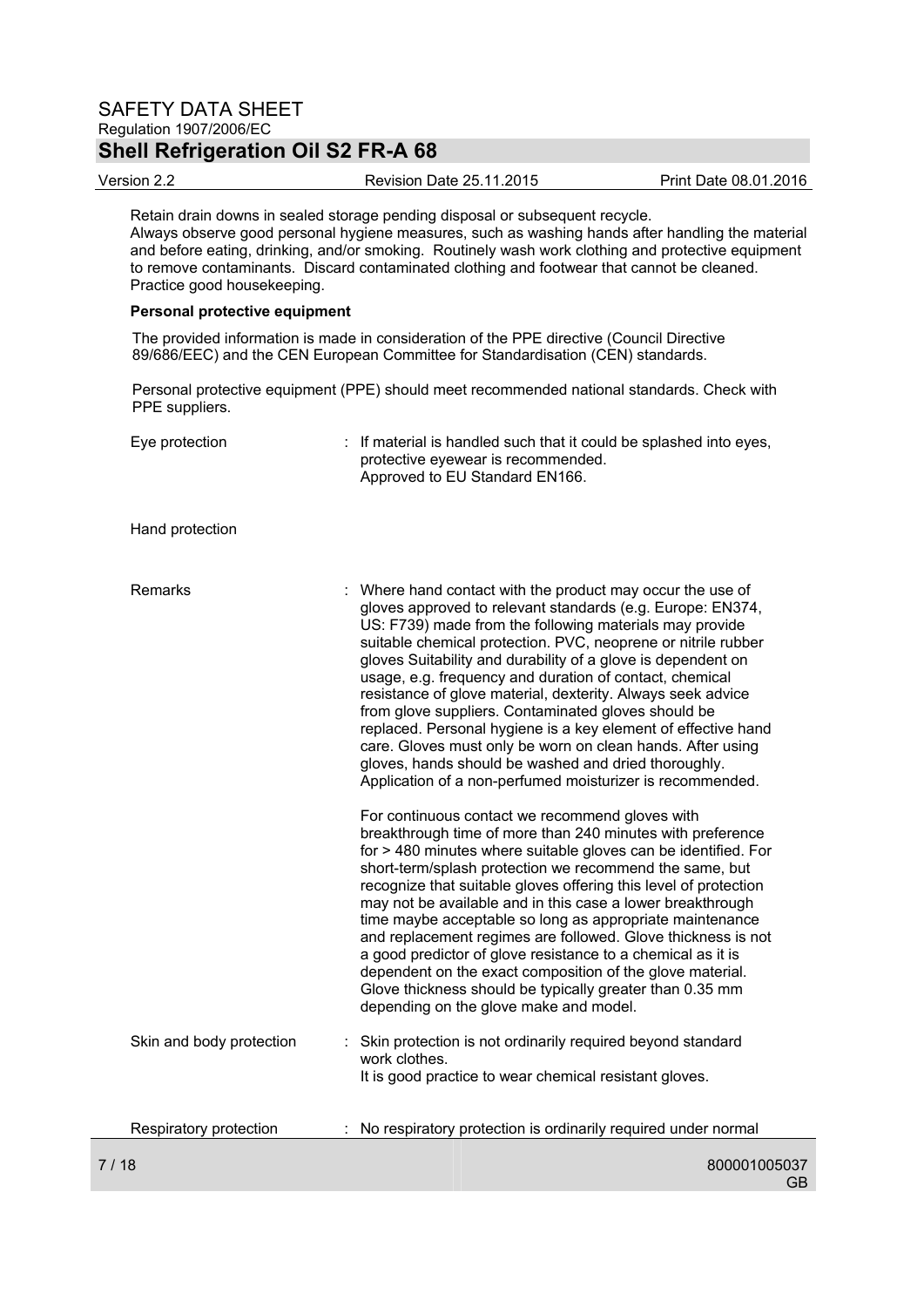# **Shell Refrigeration Oil S2 FR-A 68**

| Version 2.2                            |   | Revision Date 25.11.2015                                                                                                                                                                                                                                                                                                                                                                                                                                                                                                                                                                                                                                                                                                             | Print Date 08.01.2016 |
|----------------------------------------|---|--------------------------------------------------------------------------------------------------------------------------------------------------------------------------------------------------------------------------------------------------------------------------------------------------------------------------------------------------------------------------------------------------------------------------------------------------------------------------------------------------------------------------------------------------------------------------------------------------------------------------------------------------------------------------------------------------------------------------------------|-----------------------|
|                                        |   | conditions of use.<br>In accordance with good industrial hygiene practices,<br>precautions should be taken to avoid breathing of material.<br>If engineering controls do not maintain airborne<br>concentrations to a level which is adequate to protect worker<br>health, select respiratory protection equipment suitable for the<br>specific conditions of use and meeting relevant legislation.<br>Check with respiratory protective equipment suppliers.<br>Where air-filtering respirators are suitable, select an<br>appropriate combination of mask and filter.<br>Select a filter suitable for combined particulate/organic gases<br>and vapours [Type A/Type P boiling point > 65°C (149°F)]<br>meeting EN14387 and EN143. |                       |
| <b>Thermal hazards</b>                 | ÷ | Not applicable                                                                                                                                                                                                                                                                                                                                                                                                                                                                                                                                                                                                                                                                                                                       |                       |
| Hygiene measures                       |   | Exposure to this product should be reduced as low as<br>reasonably practicable. Reference should be made to the<br>Health and Safety Executive's publication "COSHH<br>Essentials".                                                                                                                                                                                                                                                                                                                                                                                                                                                                                                                                                  |                       |
| <b>Environmental exposure controls</b> |   |                                                                                                                                                                                                                                                                                                                                                                                                                                                                                                                                                                                                                                                                                                                                      |                       |
| General advice                         |   | : Take appropriate measures to fulfill the requirements of<br>relevant environmental protection legislation. Avoid<br>contamination of the environment by following advice given in<br>Chapter 6. If necessary, prevent undissolved material from<br>being discharged to waste water. Waste water should be<br>treated in a municipal or industrial waste water treatment plant<br>before discharge to surface water.<br>Local guidelines on emission limits for volatile substances<br>must be observed for the discharge of exhaust air containing<br>vapour.                                                                                                                                                                      |                       |

## **SECTION 9: Physical and chemical properties**

### **9.1 Information on basic physical and chemical properties**

| Appearance      | : Liquid at room temperature.       |
|-----------------|-------------------------------------|
| Colour          | colourless                          |
| Odour           | : Slight hydrocarbon                |
| Odour Threshold | Data not available                  |
| рH              | $:$ Not applicable                  |
| pour point      | $\therefore$ -39 °CMethod: ISO 3016 |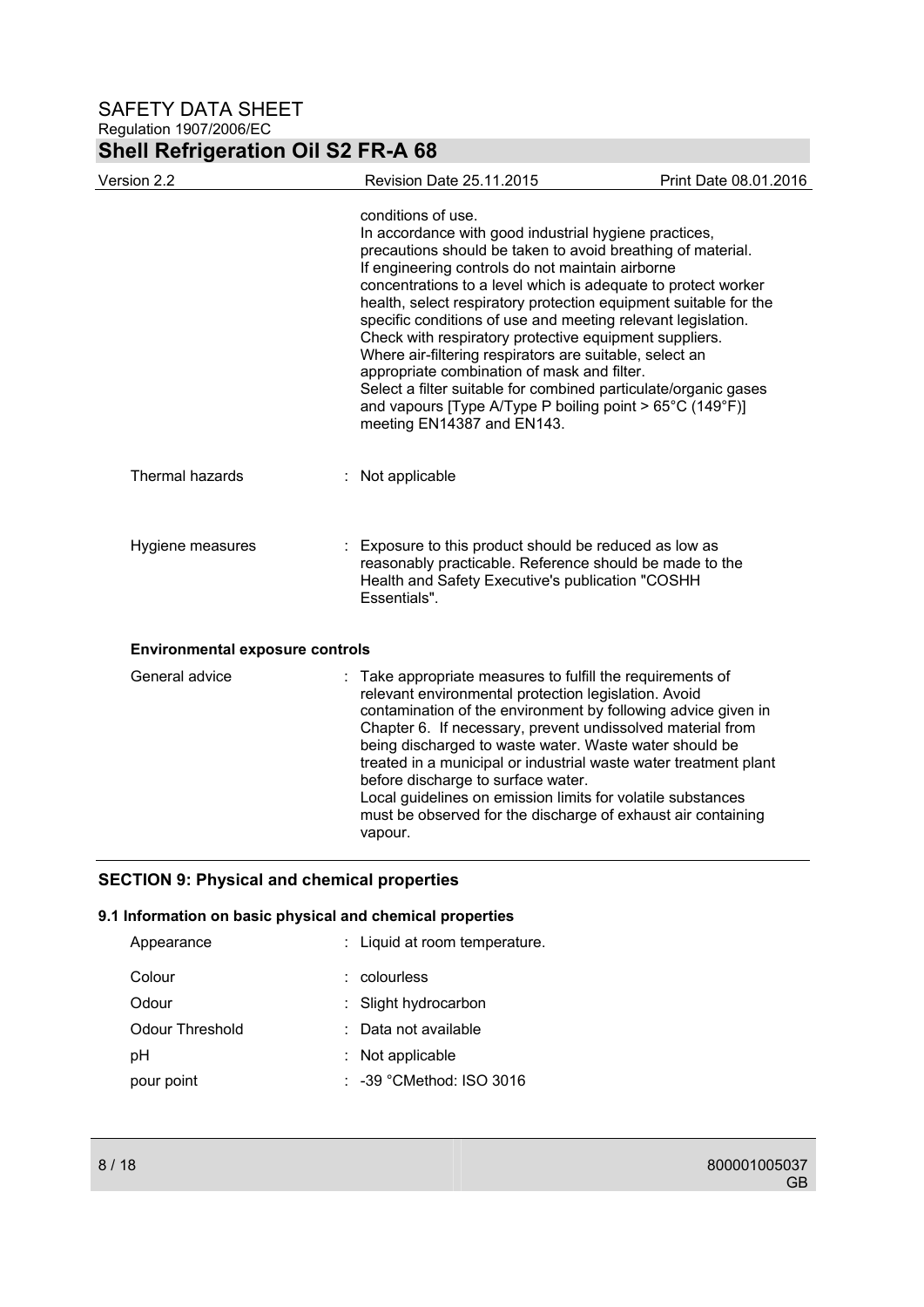## **Shell Refrigeration Oil S2 FR-A 68**

| Version 2.2                                | Revision Date 25.11.2015                                                   | Print Date 08.01.2016 |
|--------------------------------------------|----------------------------------------------------------------------------|-----------------------|
| range                                      | Initial boiling point and boiling $\therefore$ > 280 °C estimated value(s) |                       |
| Flash point                                | : 232 °C<br>Method: ISO 2592                                               |                       |
| Evaporation rate                           | : Data not available                                                       |                       |
| Flammability (solid, gas)                  | : Data not available                                                       |                       |
| Upper explosion limit                      | : Typical 10 $\%$ (V)                                                      |                       |
| Lower explosion limit                      | : Typical 1 %(V)                                                           |                       |
| Vapour pressure                            | : < $0.5$ Pa (20 °C)<br>estimated value(s)                                 |                       |
| Relative vapour density                    | $:$ > 1 estimated value(s)                                                 |                       |
| Relative density                           | : $0.862(15 °C)$                                                           |                       |
| Density                                    | : 862 kg/m3 (15.0 °C)<br>Method: ISO 12185                                 |                       |
| Solubility(ies)                            |                                                                            |                       |
| Water solubility                           | : negligible                                                               |                       |
| Solubility in other solvents               | : Data not available                                                       |                       |
| Partition coefficient: n-<br>octanol/water | $:$ Pow: $> 6$ (based on information on similar products)                  |                       |
| Auto-ignition temperature                  | ⋗<br>320 °C                                                                |                       |
| Viscosity                                  |                                                                            |                       |
| Viscosity, dynamic                         | Data not available                                                         |                       |
| Viscosity, kinematic                       | : 68 mm2/s (40.0 $^{\circ}$ C)<br>Method: Unspecified                      |                       |
|                                            | 9 mm2/s (100 °C)<br>Method: Unspecified                                    |                       |
| <b>Explosive properties</b>                | Not classified                                                             |                       |
| Oxidizing properties                       | : Data not available                                                       |                       |

### **9.2 Other information**

GB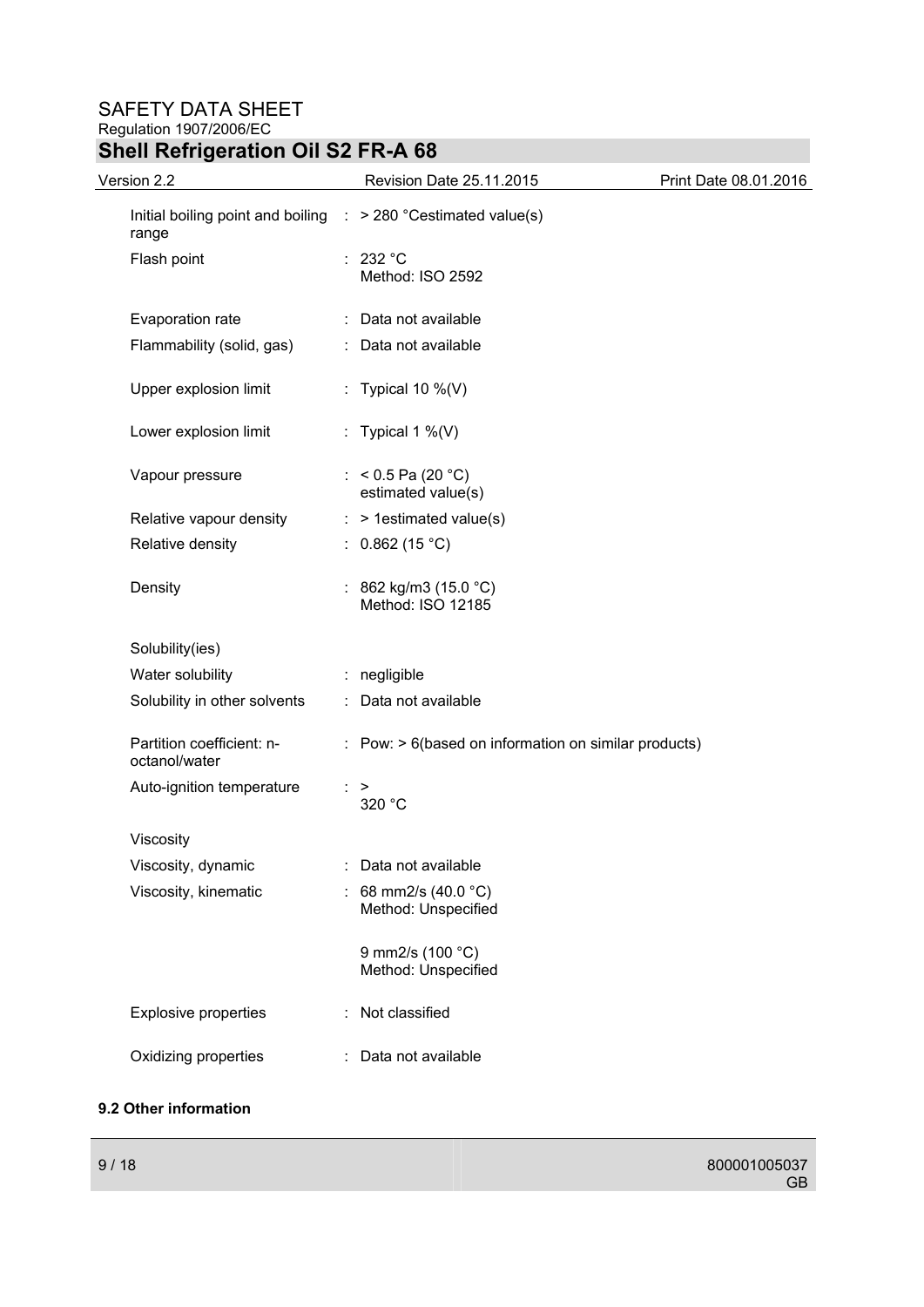# **Shell Refrigeration Oil S2 FR-A 68**

| Version 2.2               | <b>Revision Date 25.11.2015</b>                             | Print Date 08.01.2016 |
|---------------------------|-------------------------------------------------------------|-----------------------|
|                           |                                                             |                       |
| Conductivity              | : This material is not expected to be a static accumulator. |                       |
| Decomposition temperature | : Data not available                                        |                       |

### **SECTION 10: Stability and reactivity**

### **10.1 Reactivity**

The product does not pose any further reactivity hazards in addition to those listed in the following sub-paragraph.

### **10.2 Chemical stability**

Stable.

No hazardous reaction is expected when handled and stored according to provisions

### **10.3 Possibility of hazardous reactions**

| Hazardous reactions                   | $\therefore$ Reacts with strong oxidising agents.                                     |
|---------------------------------------|---------------------------------------------------------------------------------------|
| 10.4 Conditions to avoid              |                                                                                       |
| Conditions to avoid                   | $\therefore$ Extremes of temperature and direct sunlight.                             |
| 10.5 Incompatible materials           |                                                                                       |
| Materials to avoid                    | $\therefore$ Strong oxidising agents.                                                 |
| 10.6 Hazardous decomposition products |                                                                                       |
| Hazardous decomposition<br>products   | : Hazardous decomposition products are not expected to form<br>during normal storage. |

### **SECTION 11: Toxicological information**

### **11.1 Information on toxicological effects**

| Basis for assessment                        | : Information given is based on data on the components and<br>the toxicology of similar products. Unless indicated otherwise,<br>the data presented is representative of the product as a<br>whole, rather than for individual component(s). |
|---------------------------------------------|----------------------------------------------------------------------------------------------------------------------------------------------------------------------------------------------------------------------------------------------|
| Information on likely routes of<br>exposure | : Skin and eye contact are the primary routes of exposure<br>although exposure may occur following accidental ingestion.                                                                                                                     |
| <b>Acute toxicity</b>                       |                                                                                                                                                                                                                                              |
| <b>Product:</b>                             |                                                                                                                                                                                                                                              |
| Acute oral toxicity                         | : LD50 rat: $> 5,000$ mg/kg<br>Remarks: Expected to be of low toxicity:                                                                                                                                                                      |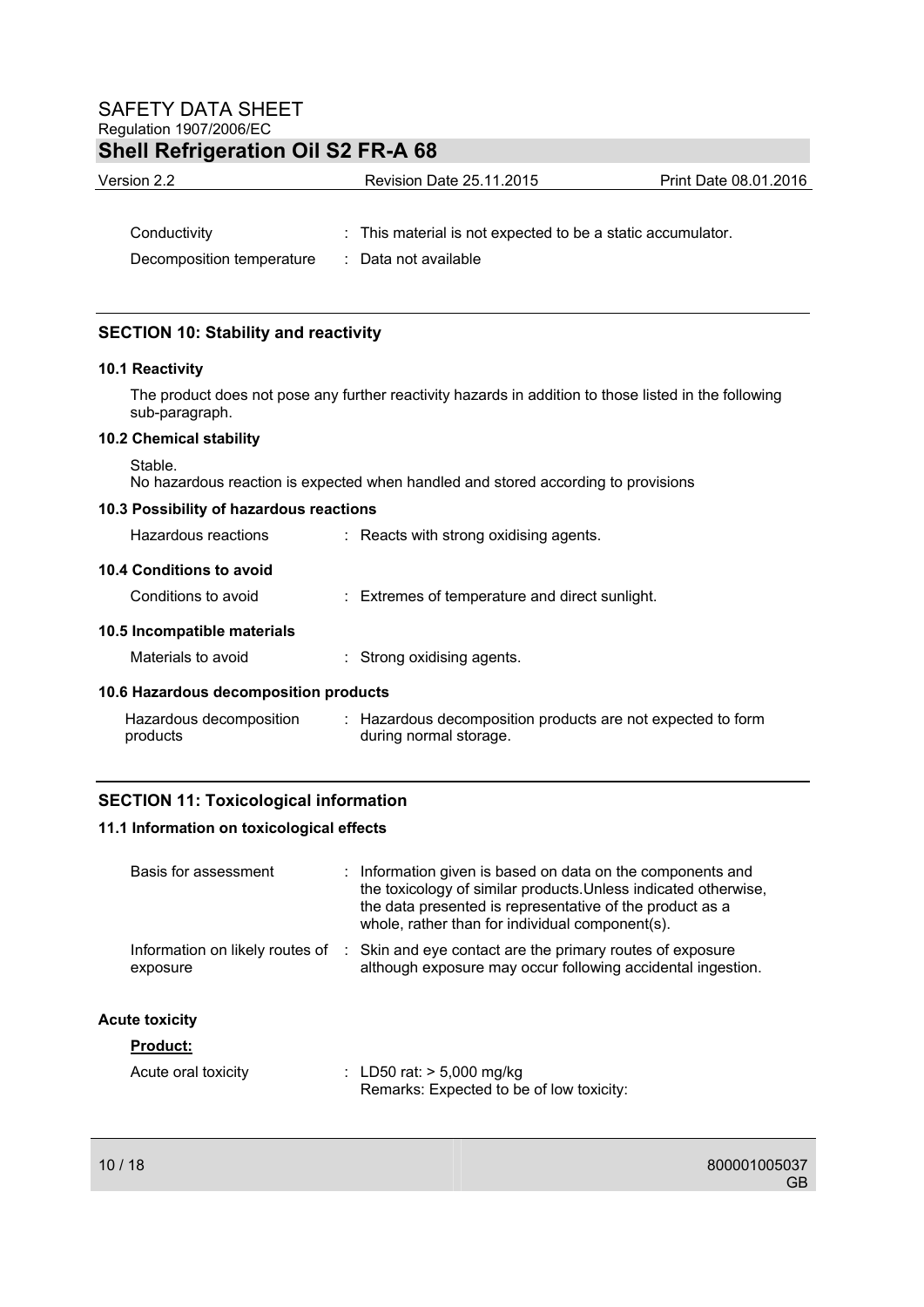# **Shell Refrigeration Oil S2 FR-A 68**

| Version 2.2               | <b>Revision Date 25.11.2015</b>                                                         | Print Date 08.01.2016 |
|---------------------------|-----------------------------------------------------------------------------------------|-----------------------|
| Acute inhalation toxicity | : Remarks: Not considered to be an inhalation hazard under<br>normal conditions of use. |                       |
| Acute dermal toxicity     | : LD50 Rabbit: $> 5,000$ mg/kg<br>Remarks: Expected to be of low toxicity:              |                       |

### **Skin corrosion/irritation**

### **Product:**

Remarks: Expected to be slightly irritating., Prolonged or repeated skin contact without proper cleaning can clog the pores of the skin resulting in disorders such as oil acne/folliculitis.

### **Serious eye damage/eye irritation**

### **Product:**

Remarks: Expected to be slightly irritating.

### **Respiratory or skin sensitisation**

### **Product:**

Remarks: For respiratory and skin sensitisation:, Not expected to be a sensitiser.

### **Germ cell mutagenicity**

### **Product:**

: Remarks: Not considered a mutagenic hazard.

### **Carcinogenicity**

### **Product:**

Remarks: Not expected to be carcinogenic.

Remarks: Product contains mineral oils of types shown to be non-carcinogenic in animal skinpainting studies., Highly refined mineral oils are not classified as carcinogenic by the International Agency for Research on Cancer (IARC).

| <b>Material</b>            | <b>GHS/CLP Carcinogenicity Classification</b> |
|----------------------------|-----------------------------------------------|
| Highly refined mineral oil | I No carcinogenicity classification.          |

### **Reproductive toxicity**

### **Product:**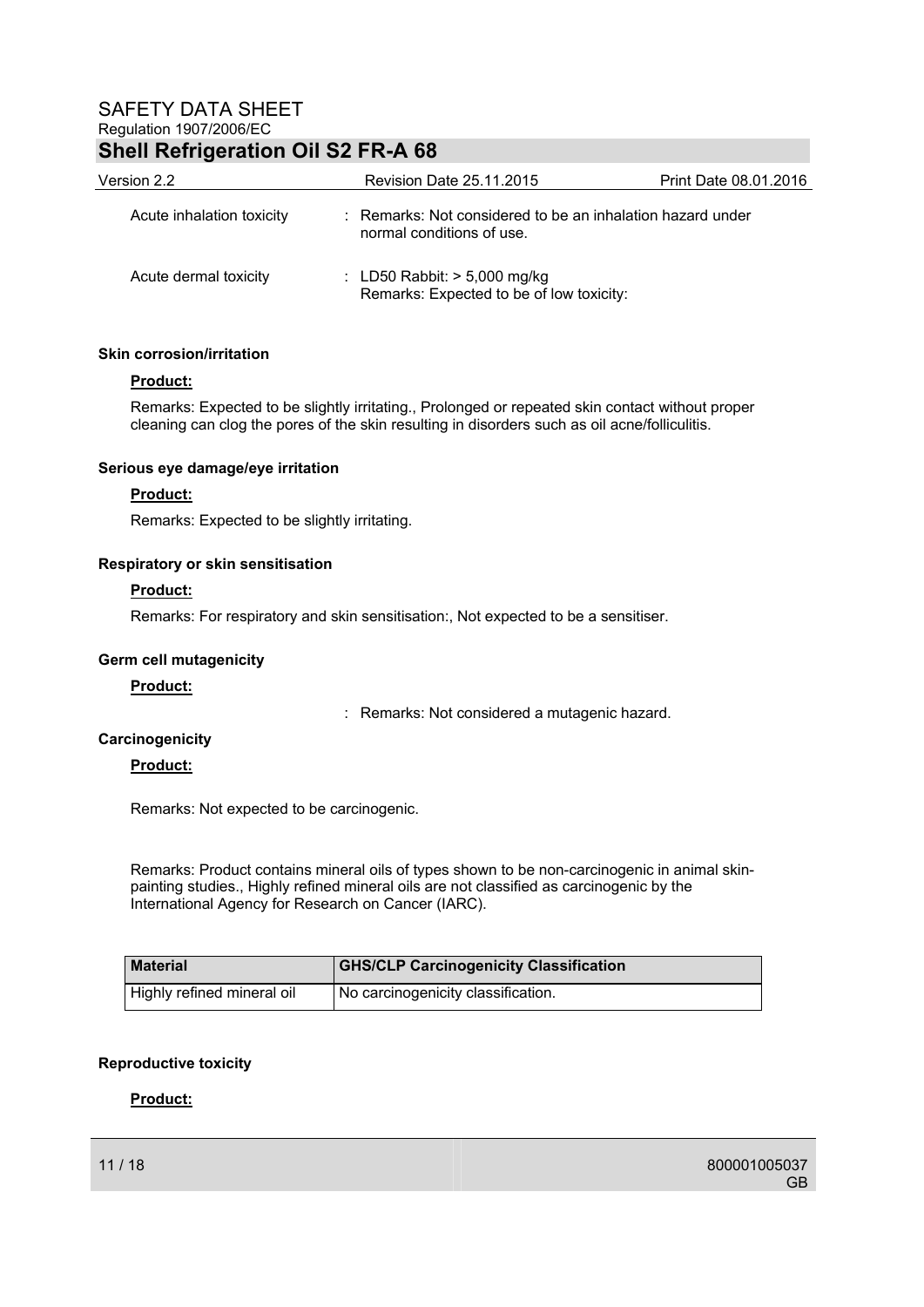**Service State State State State** 

Version 2.2 Revision Date 25.11.2015 Print Date 08.01.2016

Remarks: Not expected to impair fertility., Not expected to be a developmental toxicant.

### **STOT - single exposure**

### **Product:**

Remarks: Not expected to be a hazard.

### **STOT - repeated exposure**

### **Product:**

Remarks: Not expected to be a hazard.

### **Aspiration toxicity**

### **Product:**

Not considered an aspiration hazard.

### **Further information**

### **Product:**

Remarks: Used oils may contain harmful impurities that have accumulated during use. The concentration of such impurities will depend on use and they may present risks to health and the environment on disposal., ALL used oil should be handled with caution and skin contact avoided as far as possible.

Remarks: Slightly irritating to respiratory system.

Remarks: Classifications by other authorities under varying regulatory frameworks may exist.

### **Summary on evaluation of the CMR properties**

| Germ cell mutagenicity-<br>Assessment | : This product does not meet the criteria for classification in<br>categories 1A/1B. |
|---------------------------------------|--------------------------------------------------------------------------------------|
| Carcinogenicity -<br>Assessment       | : This product does not meet the criteria for classification in<br>categories 1A/1B. |
| Reproductive toxicity -<br>Assessment | : This product does not meet the criteria for classification in<br>categories 1A/1B. |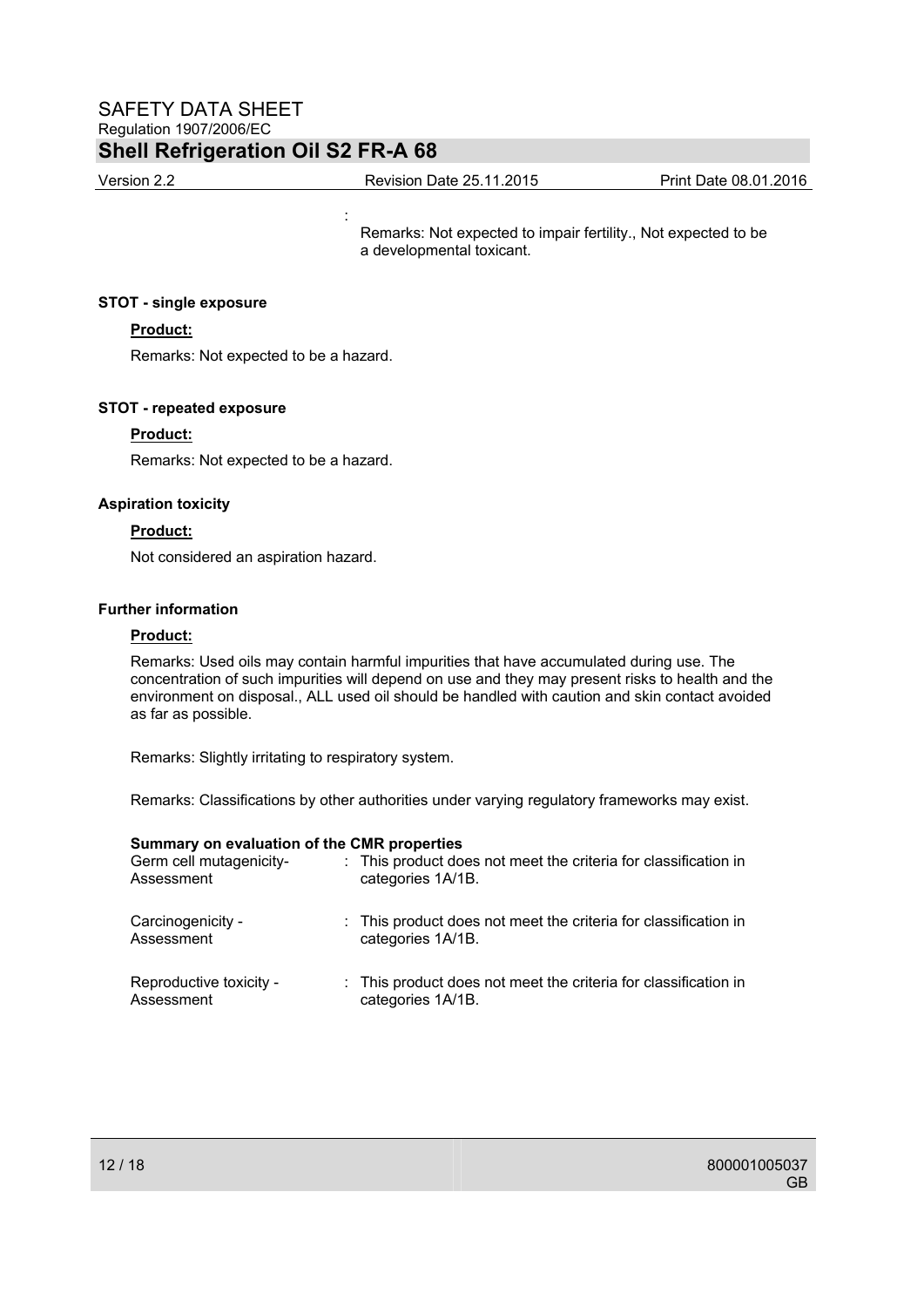Version 2.2 Revision Date 25.11.2015 Print Date 08.01.2016

### **SECTION 12: Ecological information**

### **12.1 Toxicity**

| Basis for assessment                                 | : Ecotoxicological data have not been determined specifically<br>for this product.<br>Information given is based on a knowledge of the components<br>and the ecotoxicology of similar products.<br>Unless indicated otherwise, the data presented is<br>representative of the product as a whole, rather than for<br>individual component(s). (LL/EL/IL50 expressed as the<br>nominal amount of product required to prepare aqueous test<br>extract). |
|------------------------------------------------------|-------------------------------------------------------------------------------------------------------------------------------------------------------------------------------------------------------------------------------------------------------------------------------------------------------------------------------------------------------------------------------------------------------------------------------------------------------|
| <b>Product:</b>                                      |                                                                                                                                                                                                                                                                                                                                                                                                                                                       |
| Toxicity to fish (Acute<br>toxicity)                 | $\therefore$ Remarks: Expected to be practically non toxic:<br>LL/EL/IL50 > 100 mg/l                                                                                                                                                                                                                                                                                                                                                                  |
| Toxicity to crustacean (Acute<br>toxicity)           | : Remarks: Expected to be practically non toxic:<br>LL/EL/IL50 > 100 mg/l                                                                                                                                                                                                                                                                                                                                                                             |
| Toxicity to algae/aquatic<br>plants (Acute toxicity) | : Remarks: Expected to be practically non toxic:<br>LL/EL/IL50 > 100 mg/l                                                                                                                                                                                                                                                                                                                                                                             |
| Toxicity to fish (Chronic<br>toxicity)               | : Remarks: Data not available                                                                                                                                                                                                                                                                                                                                                                                                                         |
| Toxicity to crustacean<br>(Chronic toxicity)         | : Remarks: Data not available                                                                                                                                                                                                                                                                                                                                                                                                                         |
| Toxicity to microorganisms<br>(Acute toxicity)       | Remarks: Data not available                                                                                                                                                                                                                                                                                                                                                                                                                           |

### **12.2 Persistence and degradability**

### **Product:**

| Biodegradability               | : Remarks: Expected to be not readily biodegradable., Major<br>constituents are expected to be inherently biodegradable, but<br>contains components that may persist in the environment. |
|--------------------------------|------------------------------------------------------------------------------------------------------------------------------------------------------------------------------------------|
| 12.3 Bioaccumulative potential |                                                                                                                                                                                          |
| <b>Product:</b>                |                                                                                                                                                                                          |
| <b>Bioaccumulation</b>         | : Remarks: Contains components with the potential to<br>bioaccumulate.                                                                                                                   |

: Pow: > 6Remarks: (based on information on similar products)

# **12.4 Mobility in soil**

octanol/water

Partition coefficient: n-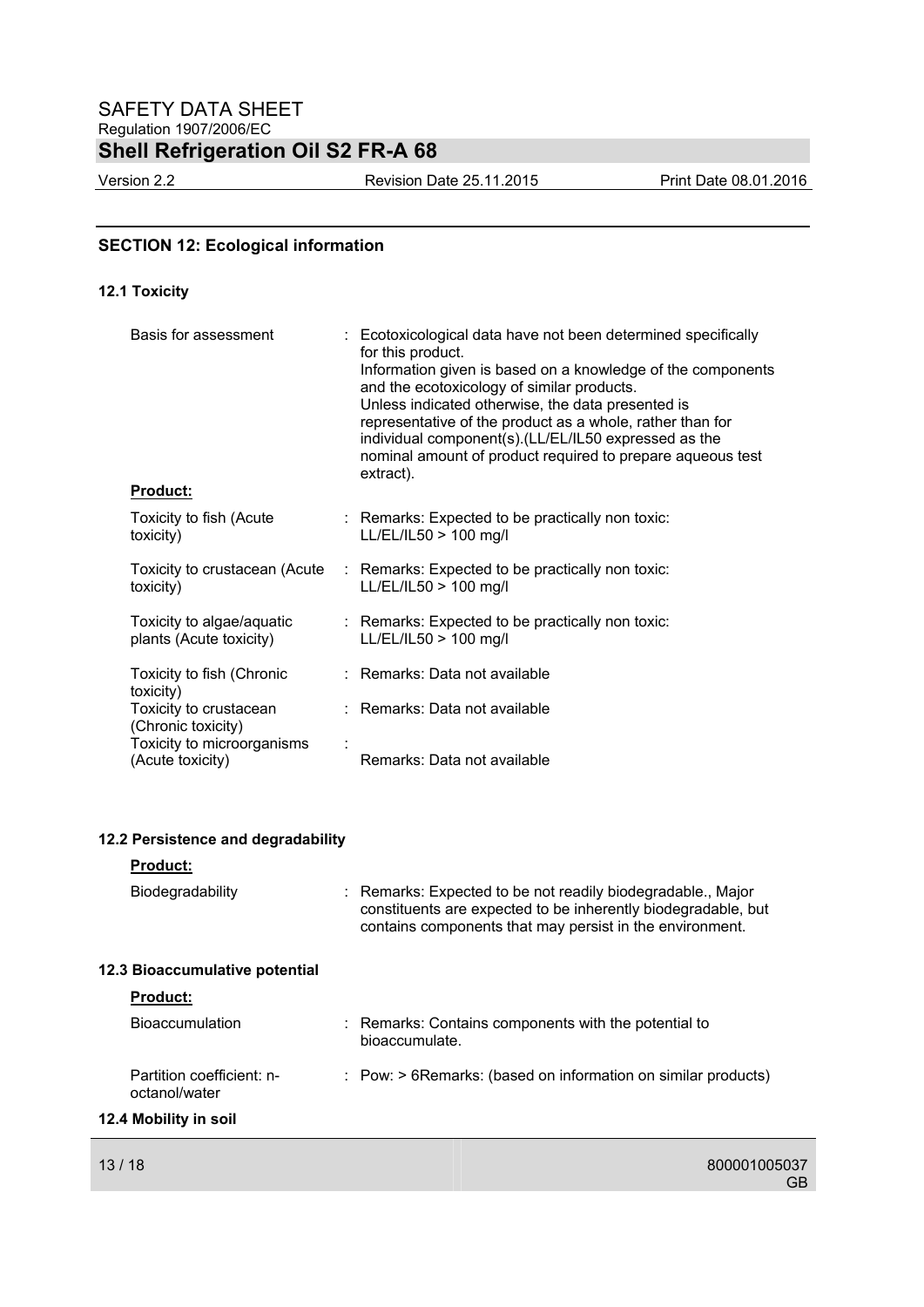| Version 2.2                             | <b>Revision Date 25.11.2015</b>                                                                                                                                                                                                                                                                                                                                                                                                                                         | Print Date 08.01.2016 |  |
|-----------------------------------------|-------------------------------------------------------------------------------------------------------------------------------------------------------------------------------------------------------------------------------------------------------------------------------------------------------------------------------------------------------------------------------------------------------------------------------------------------------------------------|-----------------------|--|
| <b>Product:</b>                         |                                                                                                                                                                                                                                                                                                                                                                                                                                                                         |                       |  |
| Mobility                                | : Remarks: Liquid under most environmental conditions., If it<br>enters soil, it will adsorb to soil particles and will not be<br>mobile.<br>Remarks: Floats on water.                                                                                                                                                                                                                                                                                                  |                       |  |
| 12.5 Results of PBT and vPvB assessment |                                                                                                                                                                                                                                                                                                                                                                                                                                                                         |                       |  |
| Product:                                |                                                                                                                                                                                                                                                                                                                                                                                                                                                                         |                       |  |
| Assessment                              | : This mixture does not contain any REACH registered<br>substances that are assessed to be a PBT or a vPvB.                                                                                                                                                                                                                                                                                                                                                             |                       |  |
| 12.6 Other adverse effects              |                                                                                                                                                                                                                                                                                                                                                                                                                                                                         |                       |  |
| Product:                                |                                                                                                                                                                                                                                                                                                                                                                                                                                                                         |                       |  |
| Additional ecological<br>information    | : Product is a mixture of non-volatile components, which are not<br>expected to be released to air in any significant quantities.,<br>Not expected to have ozone depletion potential,<br>photochemical ozone creation potential or global warming<br>potential.<br>Poorly soluble mixture., May cause physical fouling of aquatic<br>organisms.<br>Mineral oil is not expected to cause any chronic effects to<br>aquatic organisms at concentrations less than 1 mg/l. |                       |  |

## **SECTION 13: Disposal considerations**

#### **13.1 Waste treatment methods**

| Product                              | : Recover or recycle if possible.<br>It is the responsibility of the waste generator to determine the<br>toxicity and physical properties of the material generated to<br>determine the proper waste classification and disposal<br>methods in compliance with applicable regulations.<br>Do not dispose into the environment, in drains or in water<br>courses |
|--------------------------------------|-----------------------------------------------------------------------------------------------------------------------------------------------------------------------------------------------------------------------------------------------------------------------------------------------------------------------------------------------------------------|
| Contaminated packaging               | Dispose in accordance with prevailing regulations, preferably<br>to a recognized collector or contractor. The competence of<br>the collector or contractor should be established beforehand.<br>Disposal should be in accordance with applicable regional,<br>national, and local laws and regulations.                                                         |
| Local legislation<br>Waste catalogue |                                                                                                                                                                                                                                                                                                                                                                 |
| Waste Code                           | EU Waste Disposal Code (EWC):                                                                                                                                                                                                                                                                                                                                   |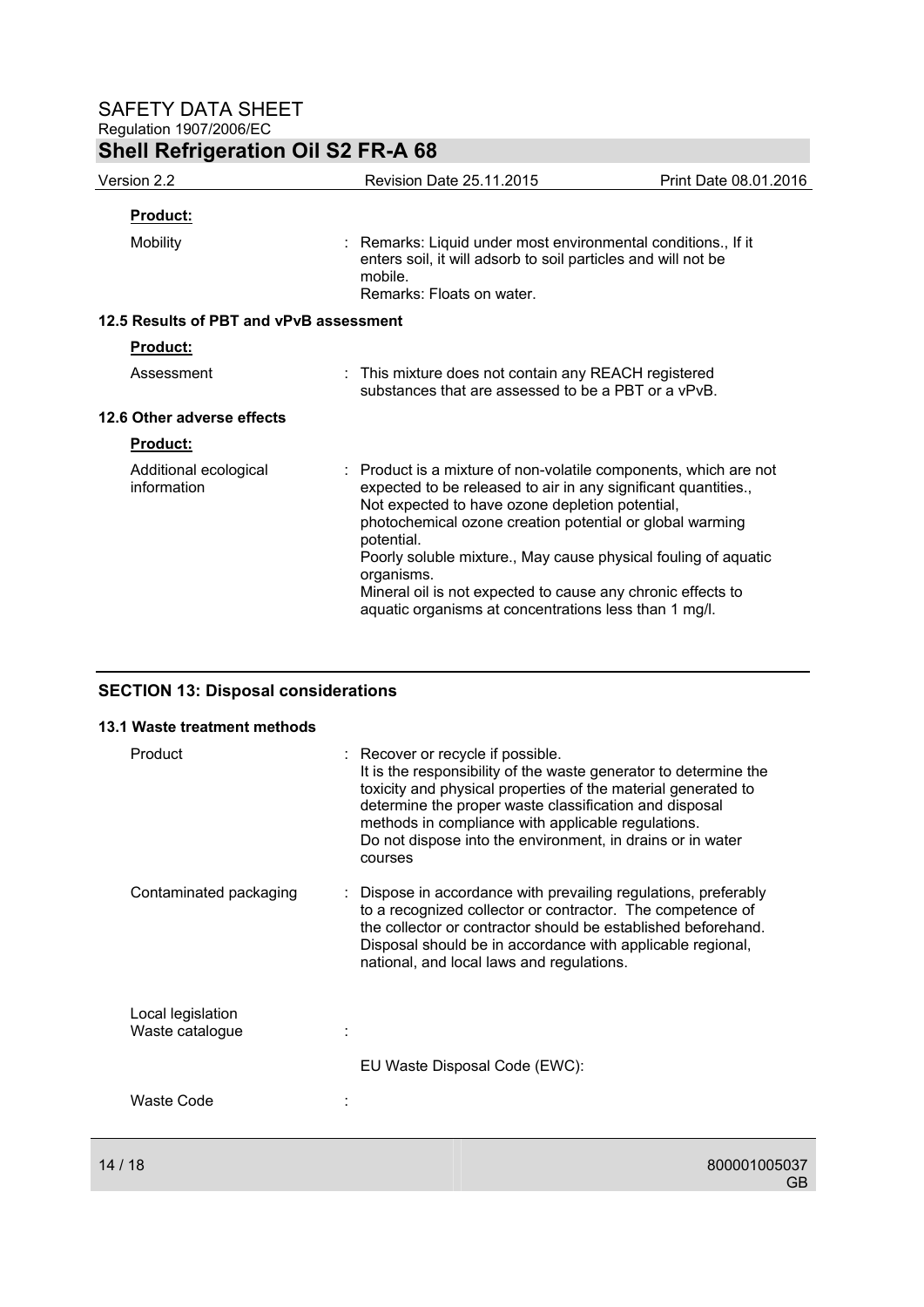| Version 2.2 | <b>Revision Date 25.11.2015</b>                                                                           | Print Date 08.01.2016 |
|-------------|-----------------------------------------------------------------------------------------------------------|-----------------------|
|             | 13 08 99*                                                                                                 |                       |
| Remarks     | : Disposal should be in accordance with applicable regional,<br>national, and local laws and regulations. |                       |
|             | Classification of waste is always the responsibility of the end<br>user.                                  |                       |

### **SECTION 14: Transport information**

| 14.1 UN number                    |                                                                               |
|-----------------------------------|-------------------------------------------------------------------------------|
| <b>ADR</b>                        | : Not regulated as a dangerous good                                           |
| <b>RID</b>                        | : Not regulated as a dangerous good                                           |
| <b>IMDG</b>                       | : Not regulated as a dangerous good                                           |
| <b>IATA</b>                       | : Not regulated as a dangerous good                                           |
| 14.2 Proper shipping name         |                                                                               |
| <b>ADR</b>                        | : Not regulated as a dangerous good                                           |
| <b>RID</b>                        | : Not regulated as a dangerous good                                           |
| <b>IMDG</b>                       | : Not regulated as a dangerous good                                           |
| <b>IATA</b>                       | : Not regulated as a dangerous good                                           |
| 14.3 Transport hazard class       |                                                                               |
| <b>ADR</b>                        | : Not regulated as a dangerous good                                           |
| <b>RID</b>                        | : Not regulated as a dangerous good                                           |
| <b>IMDG</b>                       | : Not regulated as a dangerous good                                           |
| <b>IATA</b>                       | : Not regulated as a dangerous good                                           |
| 14.4 Packing group                |                                                                               |
| <b>ADR</b>                        | : Not regulated as a dangerous good                                           |
| <b>RID</b>                        | : Not regulated as a dangerous good                                           |
| <b>IMDG</b>                       | : Not regulated as a dangerous good                                           |
| <b>IATA</b>                       | : Not regulated as a dangerous good                                           |
| <b>14.5 Environmental hazards</b> |                                                                               |
| <b>ADR</b>                        | : Not regulated as a dangerous good                                           |
| <b>RID</b>                        | : Not regulated as a dangerous good                                           |
| <b>IMDG</b>                       | Not regulated as a dangerous good                                             |
| 14.6 Special precautions for user |                                                                               |
| <b>Remarks</b>                    | : Special Precautions: Refer to Chapter 7, Handling & Storage,                |
|                                   | for special precautions which a user needs to be aware of or                  |
|                                   | needs to comply with in connection with transport.                            |
|                                   | 14.7 Transport in bulk according to Annex II of MARPOL 73/78 and the IBC Code |
|                                   |                                                                               |
| Pollution category                | : Not applicable                                                              |
| Ship type<br>Product name         | : Not applicable<br>: Not applicable                                          |
|                                   | : Not applicable                                                              |
| Special precautions               |                                                                               |
| <b>Additional Information</b>     | : MARPOL Annex 1 rules apply for bulk shipments by sea.                       |
|                                   |                                                                               |
|                                   |                                                                               |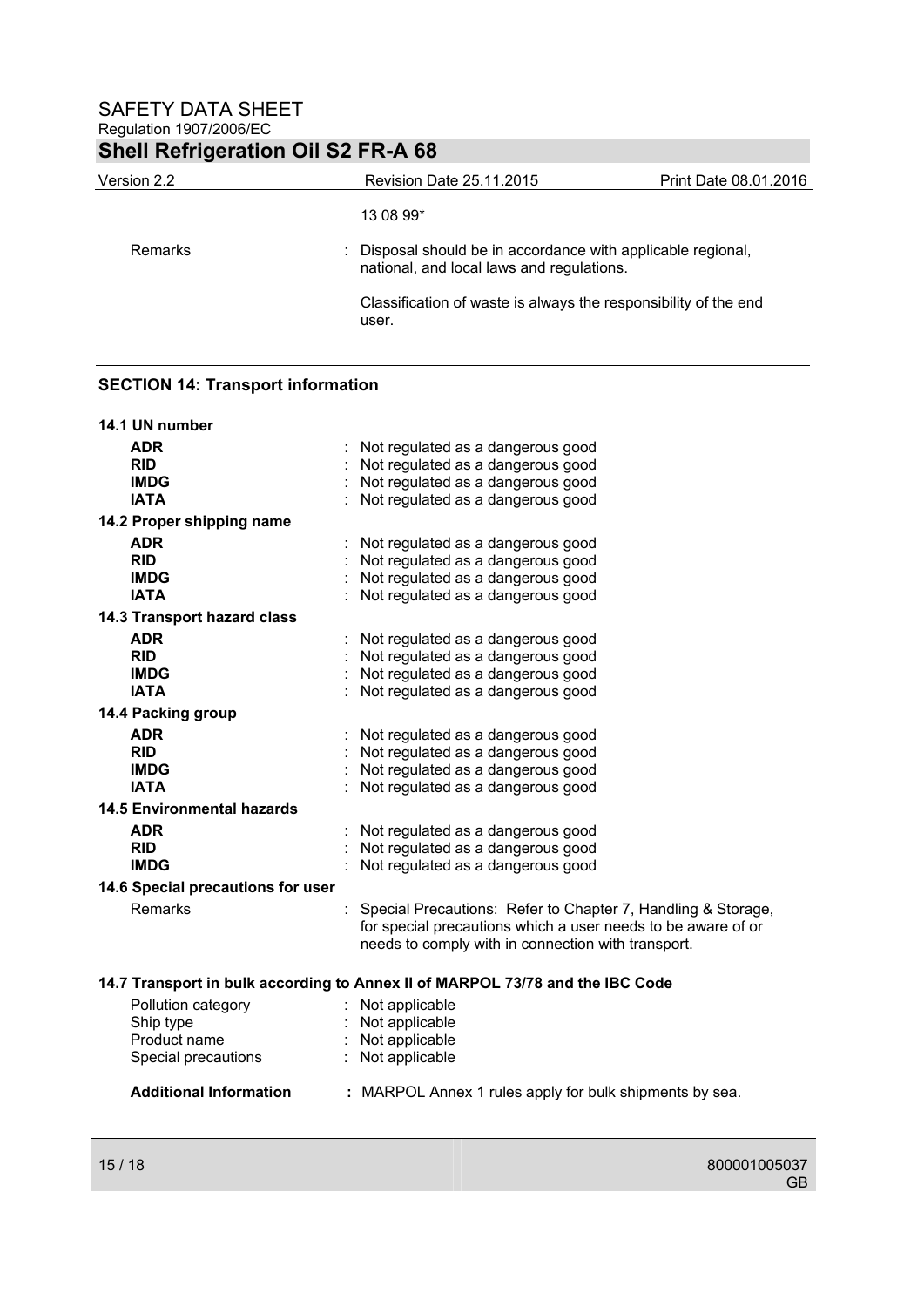Version 2.2 Revision Date 25.11.2015 Print Date 08.01.2016

### **SECTION 15: Regulatory information**

### **15.1 Safety, health and environmental regulations/legislation specific for the substance or mixture**

| REACH - List of substances subject to authorisation | : Product is not subject to |
|-----------------------------------------------------|-----------------------------|
| (Annex XIV)                                         | Authorisation under REACH.  |

Volatile organic compounds : 0 %

| Other regulations | : Environmental Protection Act 1990 (as amended). Health and<br>Safety at Work etc. Act 1974. Consumers Protection Act 1987.<br>Pollution Prevention and Control Act 1999. Environment Act<br>1995. Factories Act 1961. The Carriage of Dangerous Goods<br>and Use of Transportable Pressure Equipment (Amendment)<br>Regulations 2011. Chemicals (Hazard Information and<br>Packaging for Supply) Regulations 2009. Control of<br>Substances Hazardous to Health Regulations 2002 (as<br>amended). Merchant Shipping (Dangerous Goods and Marine<br>Pollutants) Regulations 1997. Reporting of Injuries, Diseases<br>and Dangerous Occurrences Regulations 1995 (as amended).<br>Personal Protective Equipment Regulations 2002. Personal<br>Protective Equipment at Work Regulations 1992. Hazardous<br>Waste (England and Wales) Regulations 2005(as amended).<br>Control of Major Accident Hazards Regulations 1999 (as<br>amended). Renewable Transport Fuel Obligations Order 2007<br>(as amended). Energy Act 2011. Environmental Permitting<br>(England and Wales) Regulations 2010 (as amended). Waste<br>(England and Wales) Regulations 2011 (as amended).<br>Planning (Hazardous Substances) Act 1990 and associated<br>regulations. The Environmental Protection (Controls on |
|-------------------|--------------------------------------------------------------------------------------------------------------------------------------------------------------------------------------------------------------------------------------------------------------------------------------------------------------------------------------------------------------------------------------------------------------------------------------------------------------------------------------------------------------------------------------------------------------------------------------------------------------------------------------------------------------------------------------------------------------------------------------------------------------------------------------------------------------------------------------------------------------------------------------------------------------------------------------------------------------------------------------------------------------------------------------------------------------------------------------------------------------------------------------------------------------------------------------------------------------------------------------------------------------------------------------------|
|                   | Ozone-Depleting Substances) Regulations 2011.                                                                                                                                                                                                                                                                                                                                                                                                                                                                                                                                                                                                                                                                                                                                                                                                                                                                                                                                                                                                                                                                                                                                                                                                                                              |

**The components of this product are reported in the following inventories:** 

| <b>EINECS</b> | All components listed or polymer exempt. |
|---------------|------------------------------------------|
| TSCA          | : All components listed.                 |

### **15.2 Chemical Safety Assessment**

No Chemical Safety Assessment has been carried out for this substance/mixture by the supplier.

### **SECTION 16: Other information**

,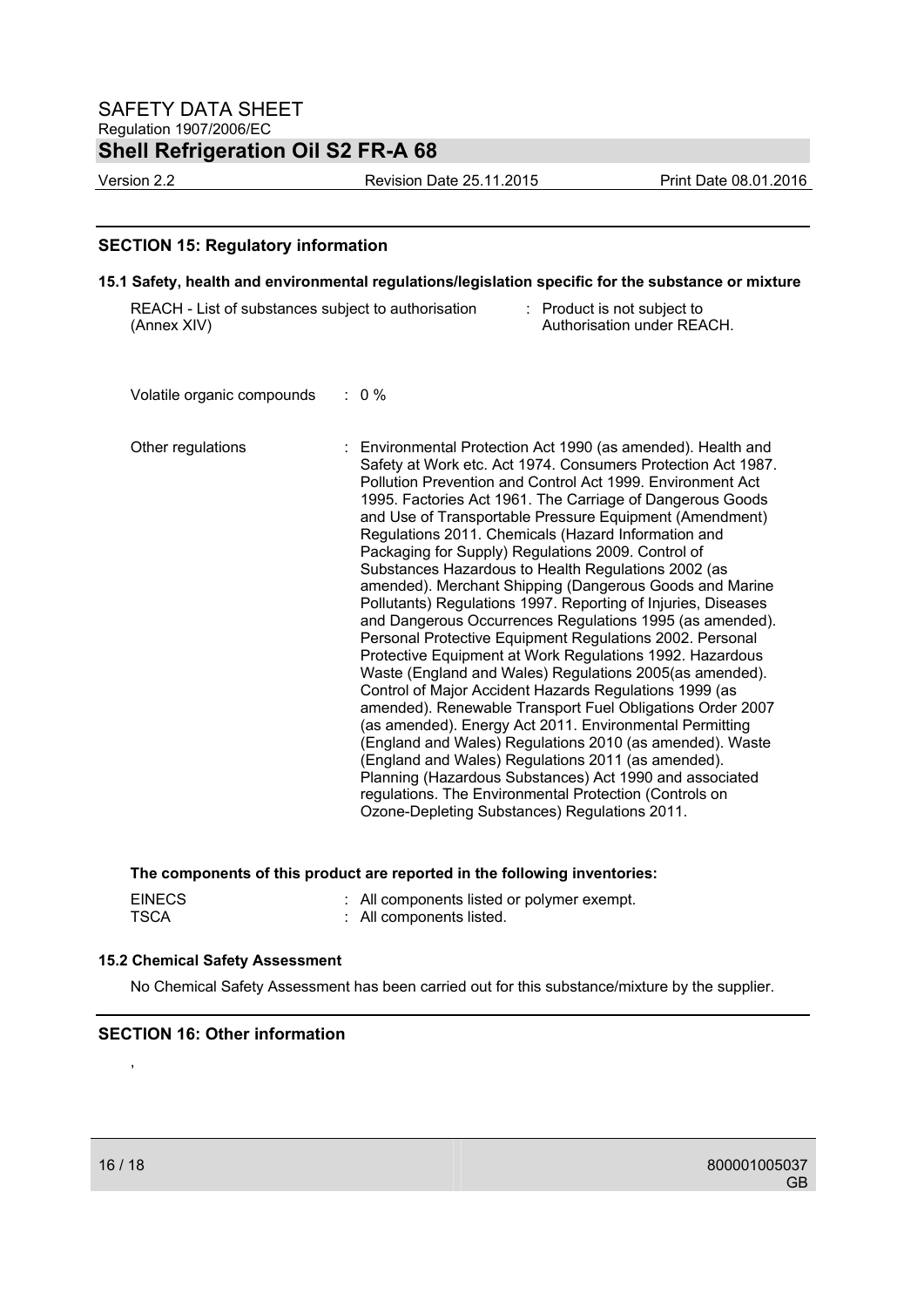## **Shell Refrigeration Oil S2 FR-A 68**

| Revision Date 25.11.2015                                                                                                                                                                                                                                                                                                                                                                                                                                                                                                                                                                                                                                                                         | Print Date 08.01.2016                                                                                                                                                                                                                                                                                                                                                                                                                                                                                                                                                                                                                                                                                                                                                                                                                                                                                                                                                                                                                                                                                                                                                                                                                                                                                                                                                                                                                                                                                                       |  |  |
|--------------------------------------------------------------------------------------------------------------------------------------------------------------------------------------------------------------------------------------------------------------------------------------------------------------------------------------------------------------------------------------------------------------------------------------------------------------------------------------------------------------------------------------------------------------------------------------------------------------------------------------------------------------------------------------------------|-----------------------------------------------------------------------------------------------------------------------------------------------------------------------------------------------------------------------------------------------------------------------------------------------------------------------------------------------------------------------------------------------------------------------------------------------------------------------------------------------------------------------------------------------------------------------------------------------------------------------------------------------------------------------------------------------------------------------------------------------------------------------------------------------------------------------------------------------------------------------------------------------------------------------------------------------------------------------------------------------------------------------------------------------------------------------------------------------------------------------------------------------------------------------------------------------------------------------------------------------------------------------------------------------------------------------------------------------------------------------------------------------------------------------------------------------------------------------------------------------------------------------------|--|--|
| The standard abbreviations and acronyms used in this<br>÷<br>document can be looked up in reference literature (e.g.<br>scientific dictionaries) and/or websites.                                                                                                                                                                                                                                                                                                                                                                                                                                                                                                                                |                                                                                                                                                                                                                                                                                                                                                                                                                                                                                                                                                                                                                                                                                                                                                                                                                                                                                                                                                                                                                                                                                                                                                                                                                                                                                                                                                                                                                                                                                                                             |  |  |
| <b>Hygienists</b><br>BEL = Biological exposure limits<br><b>CAS = Chemical Abstracts Service</b><br>COC = Cleveland Open-Cup<br>DNEL = Derived No Effect Level<br>EC = European Commission<br>EC50 = Effective Concentration fifty<br><b>Toxicology Of Chemicals</b><br><b>Chemical Substances</b><br>EL50 = Effective Loading fifty<br>Inventory<br>EWC = European Waste Code<br>Labelling of Chemicals<br>IC50 = Inhibitory Concentration fifty<br>IL50 = Inhibitory Level fifty<br>INV = Chinese Chemicals Inventory<br>LC50 = Lethal Concentration fifty<br>LD50 = Lethal Dose fifty per cent.<br>LL50 = Lethal Loading fifty<br><b>Pollution From Ships</b><br><b>Observed Effect Level</b> |                                                                                                                                                                                                                                                                                                                                                                                                                                                                                                                                                                                                                                                                                                                                                                                                                                                                                                                                                                                                                                                                                                                                                                                                                                                                                                                                                                                                                                                                                                                             |  |  |
|                                                                                                                                                                                                                                                                                                                                                                                                                                                                                                                                                                                                                                                                                                  |                                                                                                                                                                                                                                                                                                                                                                                                                                                                                                                                                                                                                                                                                                                                                                                                                                                                                                                                                                                                                                                                                                                                                                                                                                                                                                                                                                                                                                                                                                                             |  |  |
|                                                                                                                                                                                                                                                                                                                                                                                                                                                                                                                                                                                                                                                                                                  | ACGIH = American Conference of Governmental Industrial<br>ADR = European Agreement concerning the International<br>Carriage of Dangerous Goods by Road<br>AICS = Australian Inventory of Chemical Substances<br>ASTM = American Society for Testing and Materials<br>BTEX = Benzene, Toluene, Ethylbenzene, Xylenes<br>CEFIC = European Chemical Industry Council<br>CLP = Classification Packaging and Labelling<br>DIN = Deutsches Institut fur Normung<br><b>DMEL = Derived Minimal Effect Level</b><br>DSL = Canada Domestic Substance List<br>ECETOC = European Center on Ecotoxicology and<br>ECHA = European Chemicals Agency<br>EINECS = The European Inventory of Existing Commercial<br><b>ENCS = Japanese Existing and New Chemical Substances</b><br>GHS = Globally Harmonised System of Classification and<br>IARC = International Agency for Research on Cancer<br>IATA = International Air Transport Association<br><b>IMDG = International Maritime Dangerous Goods</b><br>IP346 = Institute of Petroleum test method $N^{\circ}$ 346 for the<br>determination of polycyclic aromatics DMSO-extractables<br>KECI = Korea Existing Chemicals Inventory<br>LL/EL/IL = Lethal Loading/Effective Loading/Inhibitory loading<br>MARPOL = International Convention for the Prevention of<br>NOEC/NOEL = No Observed Effect Concentration / No<br>OE_HPV = Occupational Exposure - High Production Volume<br>PBT = Persistent, Bioaccumulative and Toxic<br>PICCS = Philippine Inventory of Chemicals and Chemical |  |  |